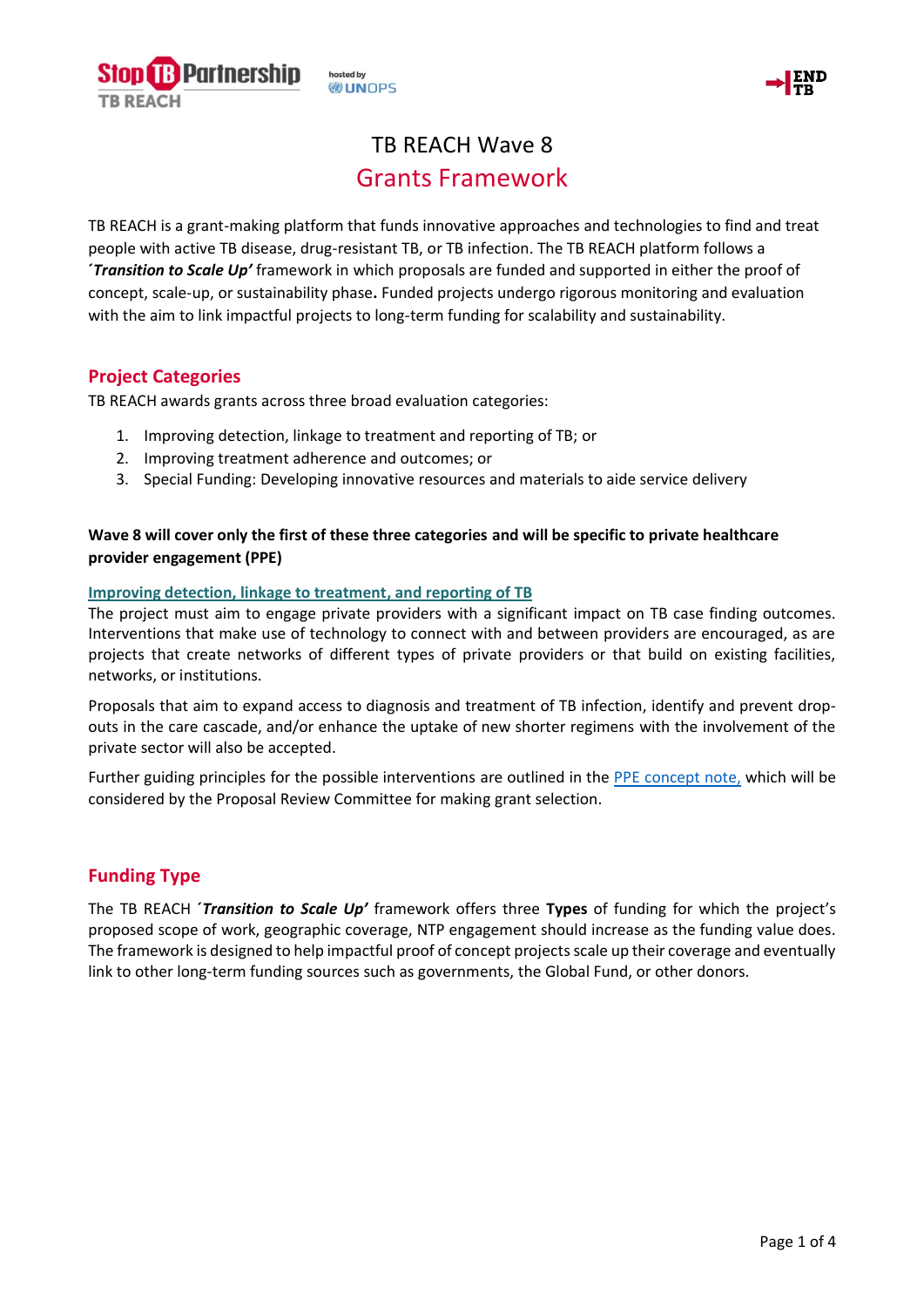



| <b>Type 1</b>  | <b>Type 2</b>  |
|----------------|----------------|
| Proof of       | Focus on       |
| Concept        | Scalability    |
| (up to 400,000 | (up to         |
| USD)           | 1,000,000 USD) |

*Figure 1: Transition to Scale-Up Framework, TB REACH Funding Types*

#### **Type 1: Proof of Concept**

Purpose: The goal of Type 1 projects is to establish proof of concept for innovative approaches and technologies aimed at improving the number of people newly detected and starting TB treatment recorded in NTP registers (additional notifications). TB REACH will not fund Type 1 projects to roll out already proven ideas or WHO-recommended strategies which, for whatever reason, are not currently being implemented. Type 1 projects should be used to evaluate out of the box, innovative ideas.

Timeframe: Type 1 projects will typically last for 18 months. This includes:

- Up to 3 months of planning and start up;
- 12 months of implementation activities; and
- A 3-month buffer period which can be used to continue activities (a built in no cost extension) or to close-out project activities and support reporting, documentation, and results dissemination.

Funding Value: Type 1 projects may request up to USD 400,000.

NTP Engagement: The minimum level of NTP support required for Type 1 projects will be a commitment to provide free TB treatment drugs for all people the project diagnoses with TB and to provide the grantee access to TB case notification and/or treatment outcome data to facilitate impact measurement. Strong proposals will show a link from results to policy change and scale up if successful.

A letter of support from the NTP is only required at Stage 2 application.

#### **Type 2: Focus on Scalability**

Purpose: Type 2 projects should have an innovative approach that has documented impact and can demonstrate scalability. While former successful TB REACH Type 1 projects will be encouraged to apply, it is not necessary to have been a TB REACH grant recipient to apply for a Type 2 funding. Compared to Type 1 projects, Type 2 projects should focus on larger-scale service delivery; however, project coverage can still be sub-national and/or sub-provincial coverage, especially in large countries. In addition to service delivery, Type 2 projects must focus on **strengthening managerial and organizational capacity to scale, optimizing the cost of implementation, cost effectiveness and modelling the impact of further scale up**. The success of Type 2 projects will be evaluated on both impact and advocacy. Successful Type 2 projects are expected to move onto Type 3 grants, which involve accessing co-financing and scale, or to directly transition to other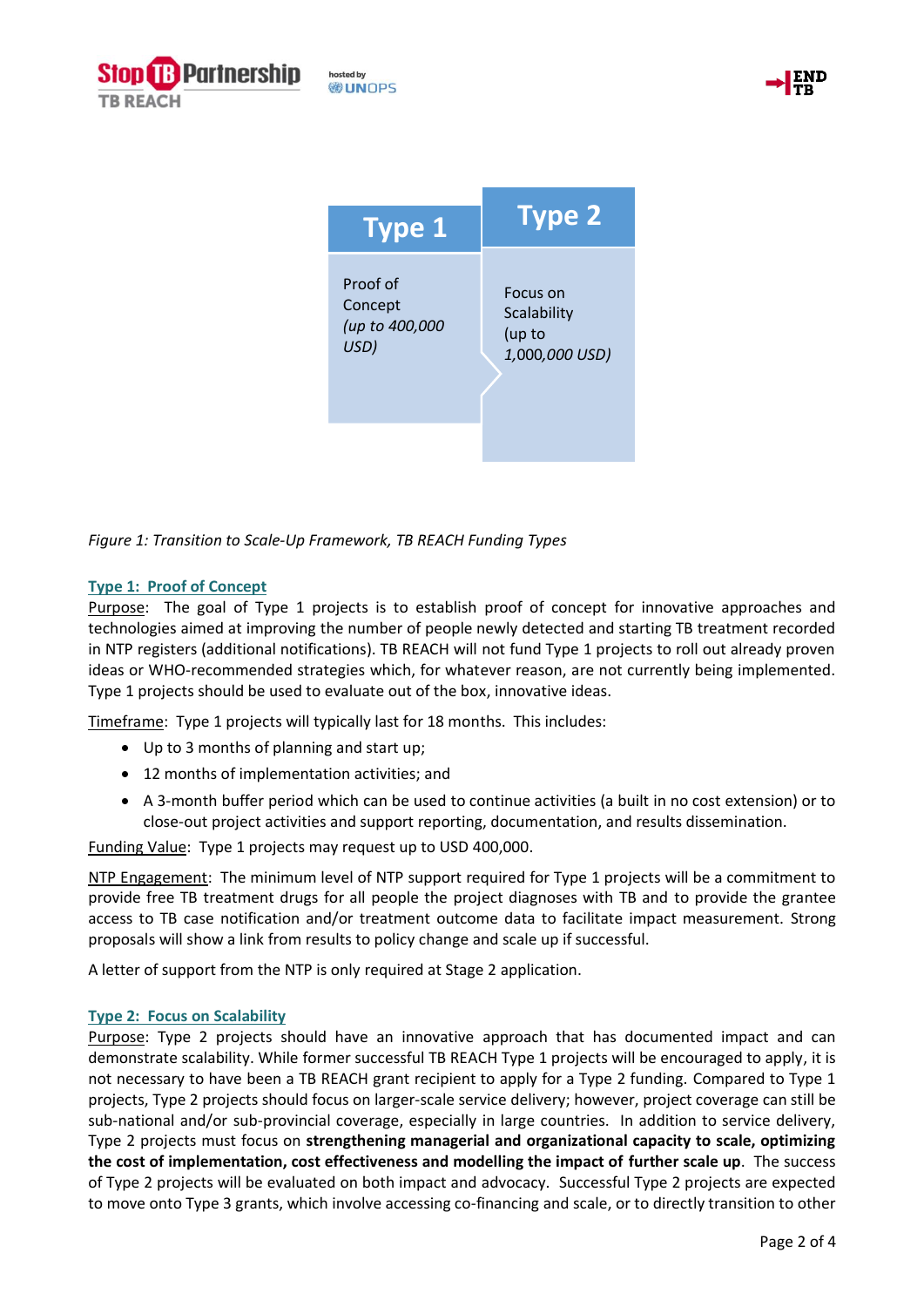



funding sources. TB REACH will not provide continued support to projects that show good impact but make no progress on addressing sustainability.

For former TB REACH Type 1 projects, if an organization has demonstrated proof of concept but does not have the managerial or political capacity to take an innovative approach to scale, TB REACH suggests that the organization partners with other groups to scale-up the impactful approach.

Timeframe: Type 2 projects will typically last for 18 months. This includes:

- Up to 3 months of planning and start up;
- 12 months of implementation activities; and
- A 3-month buffer period which can be used to continue activities (a built in no cost extension) or to close-out project activities and support reporting, documentation, and results dissemination.

Funding Value: Type 2 projects may request up to USD 1,000,000. Type 2 projects are highly encouraged to seek co-financing for diagnostic commodities from their respective NTP.

NTP and Other Partner Engagement: For Type 2 projects, engagement with the NTP must begin before the Stage 1 application is submitted. The NTP must commit to providing free TB treatment to all people the project diagnoses with TB and to provide the grantee TB case notification and/or treatment outcome data to facilitate impact measurement. In addition, the NTP should commit to supporting scaling up impactful approaches. This support does not require a direct financial commitment, nor does it need to state that the NTP will fund the TB REACH applicant/consortium to scale up the activity.

Type 2 projects must also actively engage with other implementing partners, country coordinating mechanisms (CCMs), and funding agencies to build awareness of their approaches. Participation in country dialogues, National Strategic Plan (NSP) development and national policy meetings is also expected. The Stop TB Partnership and TB REACH team will facilitate this advocacy work, but projects must take initiative and fund these activities and staff accordingly.

# **Eligible countries for implementation**

Organizations from the following 24 countries are eligible to apply for Wave 8: Afghanistan, Bangladesh, Cambodia, Democratic Republic of Congo, Ethiopia, India, Indonesia, Kenya, Kyrgyzstan, Malawi, Mozambique, Myanmar, Nigeria, Pakistan, Philippines, South Africa, Tajikistan, Tanzania, Uganda, Ukraine, Uzbekistan, Vietnam, Zambia, and Zimbabwe

# **Eligible entities that can apply**

Applications must be led by a **local, non-governmental organizations** (with any international partner(s), if included, receiving less than 50% of the total budget).

To be considered a "local" organization, an entity must satisfy all of the following requirements:

- Be organized under the laws of the recipient country (i.e., the country of implementation);
- Have its principal place of business in the recipient country;
- Be majority owned by individuals who are citizens or lawful permanent residents of the recipient country or be managed by a governing body, the majority of whom are citizens or lawful permanent residents of a recipient country; and
- Not be controlled by a foreign entity or by an individual or individuals who are not citizens or permanent residents of the recipient country.
	- $\circ$  The term "controlled by" means a majority ownership or beneficiary interest as defined above, or the power, either directly or indirectly, whether exercised or exercisable, to control the election, appointment, or tenure of the organization's managers or a majority